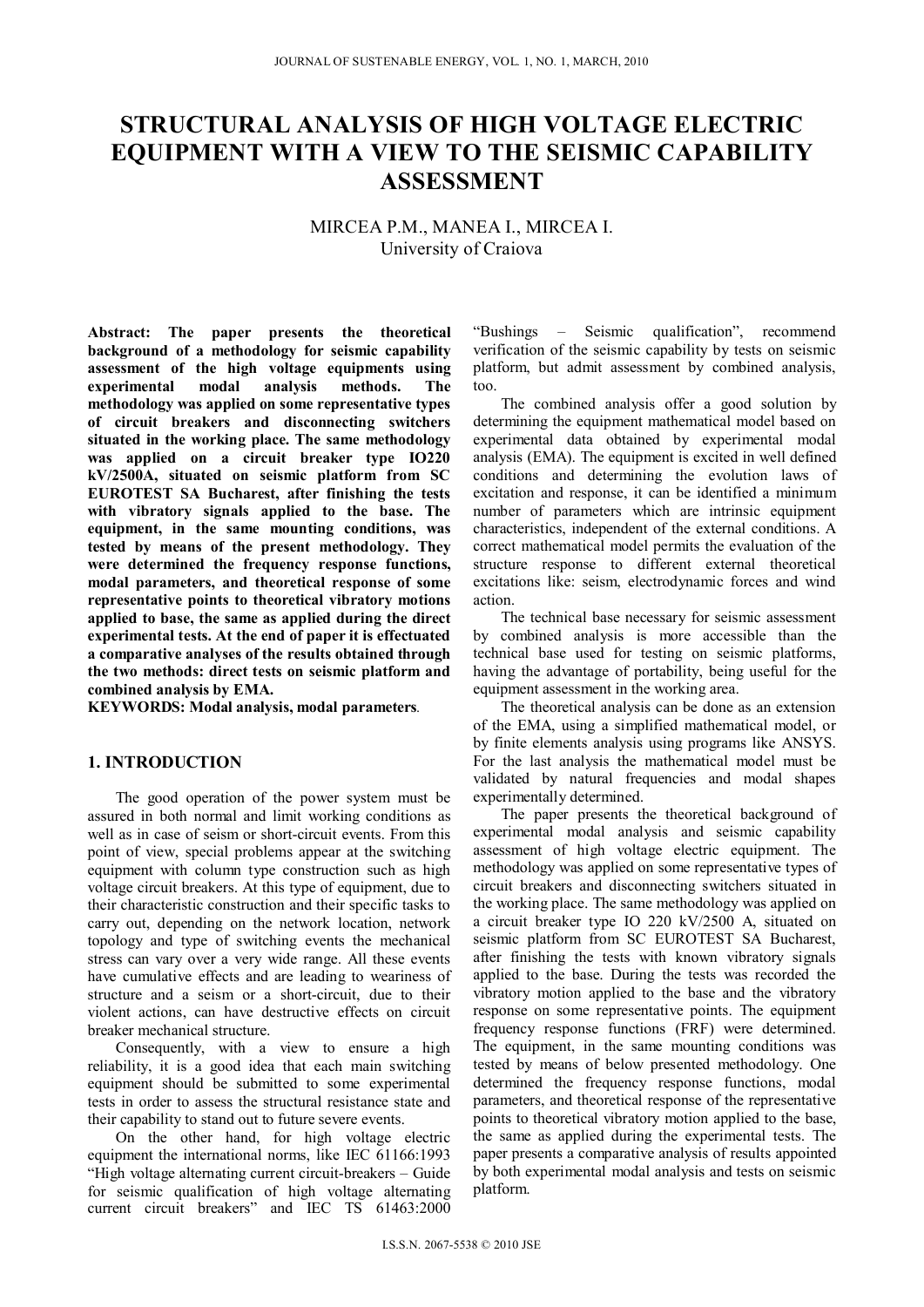## **2. THEORETICAL BACKGROUND**

Any mechanical system can be modeled by a system consisting of 'n' concentrated mass points 'mk', joints by elastic elements with  $k_k$ ' stiffness and damping elements with 'c<sub>k</sub>' damping coefficient. For this damped system with 'n' degrees of freedom, loaded by external excitation  $\{Q(t)\}\)$ , the motion equations are given by the following relation:

$$
[M]\ddot{x}(t) + [C]\dot{x}(t) + [K]\dot{x}(t) = \{Q(t)\} \tag{1}
$$

-[M], [C], [K], the mass, damping and stiffness matrices,  $-\{\ddot{x}(t)\}\$ ,  $\{\dot{x}(t)\}\$ , the acceleration, the velocity and the displacement vectors,

 $-\langle O(t) \rangle$  generalized forces vector.

The system response to the external excitation is presented as a sum of 'n' modal contributions due to each separated degree of freedom:

$$
\left\{X(\omega)\right\} = \sum_{k=1}^{N} \left[ \frac{\left\{\psi^k\right\} \cdot \left\{\psi^k\right\}^T \cdot \left\{Q(\omega)\right\}}{a_k(-\mu_k + i(\omega - v_k))} + \frac{\left\{\psi^k\right\} \cdot \left\{\psi^k\right\}^T \cdot \left\{Q(\omega)\right\}}{\overline{a}_k(-\mu_k + i(\omega + v_k))} \right] (2)
$$

 $-$ { $X(\omega)$ } - the Fourier Transform of displacement,

 $-\{\psi^k\}$  and  $\{\overline{\psi}^k\}$  $\{\psi^k\}$  *and*  $\{\overline{\psi}^k\}$  -the "k" order eigenvector and its

complex conjugate,

 $-\mu_k$  and  $\nu_k$  - the "k" order damping ratio and damped natural frequency,

 $-a_k$  *and*  $\overline{a_k}$  - the normalization constants of the "k" order eigenvector,

 $-\omega$  - the frequency of the external excitation.

In the practical applications, the modal vectors are replaced by two modal constants  $U_{ij}^k$  *and*  $V_{ij}^k$  defined by:

$$
\frac{w_i^k \cdot w_j^k}{a_k} = U_{ij}^k + i \cdot V_{ij}^k \quad \text{and} \quad \frac{\overline{w}_i^k \cdot \overline{w}_j^k}{\overline{a}_k} = U_{ij}^k - i \cdot V_{ij}^k \tag{3}
$$

Using these notations it can be determined the system admittance,  $\alpha_{ii}(\omega)$  defined as ratio between frequency displacement response and force excitation:

$$
\alpha_{ij}(\omega) = \sum_{k=1}^n \left[ \frac{U_{ij}^k + i \cdot V_{ij}^k}{-\mu_k + i \cdot (\omega - \nu_k)} + \frac{U_{ij}^k - i \cdot V_{ij}^k}{-\mu_k + i \cdot (\omega + \nu_k)} \right] (4)
$$

In the approximations made during the mathematical modeling, it was used the concept of discrete system with concentrated mass in 'n' material points. For a good approximation of the real system through the discrete system, it must have  $n \to \infty$ . This is not possible because of the excitation and the response measurement technique, computing technique and also because of the necessary time for data processing. In practical applications the frequencies domain is limited to a reasonable width determined by the major resonances of the analyzed equipment and the frequency domain of the application goal. In these conditions the sum from relation (4) is reduced to some components, noted in the following with 'n' too. The contributions of inferior and superior modes are included in two correction factors known as "inferior

modal admittance"  $-\frac{1}{M_y \omega^2}$  (for inferior modes) and

"residual flexibility",  $S_{ij}$  (for superior modes).

The system admittance will be written as:

$$
\alpha_{ij}(\omega) = \frac{-1}{M_{ij}^{\prime} \cdot \omega^2} + \sum_{k=1}^{n} \left( \frac{U_{ij}^k + i \cdot V_{ij}^k}{-\mu_k + i \cdot (\omega - v_k)} + \frac{U_{ij}^k - i \cdot V_{ij}^k}{-\mu_k + i \cdot (\omega + v_k)} \right) + S_{ij}^{\prime} \quad (5)
$$

So, an eigenmode is defined by a set of  $4n+2$ parameters:  $\mu_k$ ,  $v_k$ ,  $U_{ij}^k$ ,  $V_{ij}^k$ ,  $-\frac{1}{M}$ ,  $S_{ij}$ *ij*  $V_k$ ,  $V_k$ ,  $U_{ij}^k$ ,  $V_{ij}^k$ ,  $-\frac{1}{M_{ij}^k}$ , S  $\mu_k, \nu_k, U_{ii}^{\kappa}, V_{ii}^{\kappa}, -\frac{1}{\cdots}, S_{ii}$ . Using (2) it is

possible to calculate the system response to different excitation types, which are:

- Seismic motion applied to base, when the concentrated forces are  $\{Q(\omega)\} = -u_0(\omega) \cdot [M]$ , where  $u_0(\omega)$  represents the ground acceleration.

- Electrodynamic forces, due to commutation phenomena; - Distributed forces, due to the wind.

The problem consists in determination of the correct modal parameters based on tests effectuated on equipment brought up in a controlled excitation state, with simultaneous determination of excitation and response. For the high voltage equipment situated in the working area, the excitation can be realized by one of the following low level energy methods: relaxed force or impulse force.

#### **2.1. Modal parameters identification**

The modal parameters identification is made by the following steps:

1. Determination of frequency response functions, for all pairs of excitation / response points.

2. Identification of the modal parameters

$$
\mu_k
$$
,  $v_k$ ,  $U_{ij}^k$ ,  $V_{ij}^k$ ,  $-\frac{1}{M_{ij}^{\prime}}$ ,  $S_{ij}^{\prime}$ ,  $k = 1, 2, ..., n$ .

The identification is made using successively linear and nonlinear procedures of recursive approximation, determining those modal parameters which replaced in relation (5) generate theoretical characteristics which approximate with minimal error the experimentally determined frequency response functions.

#### **2.2. Seismic response assessment**

The seismic response assessment is made in time or frequency domains, function of the definition mode of entry accelerogram. For this it is necessary to know the modal parameters as well as the geometrical and material characteristics of equipment. The equation which describes the motion of the system subject to seismic loads with  $\ddot{u}_0(t)$  acceleraton is the following:

$$
[M]\{\ddot{x}(t)\} + [C]\{\dot{x}(t)\} + [K]\{x(t)\} = -[M]\{\ddot{u}_0(t)\} \quad (6)
$$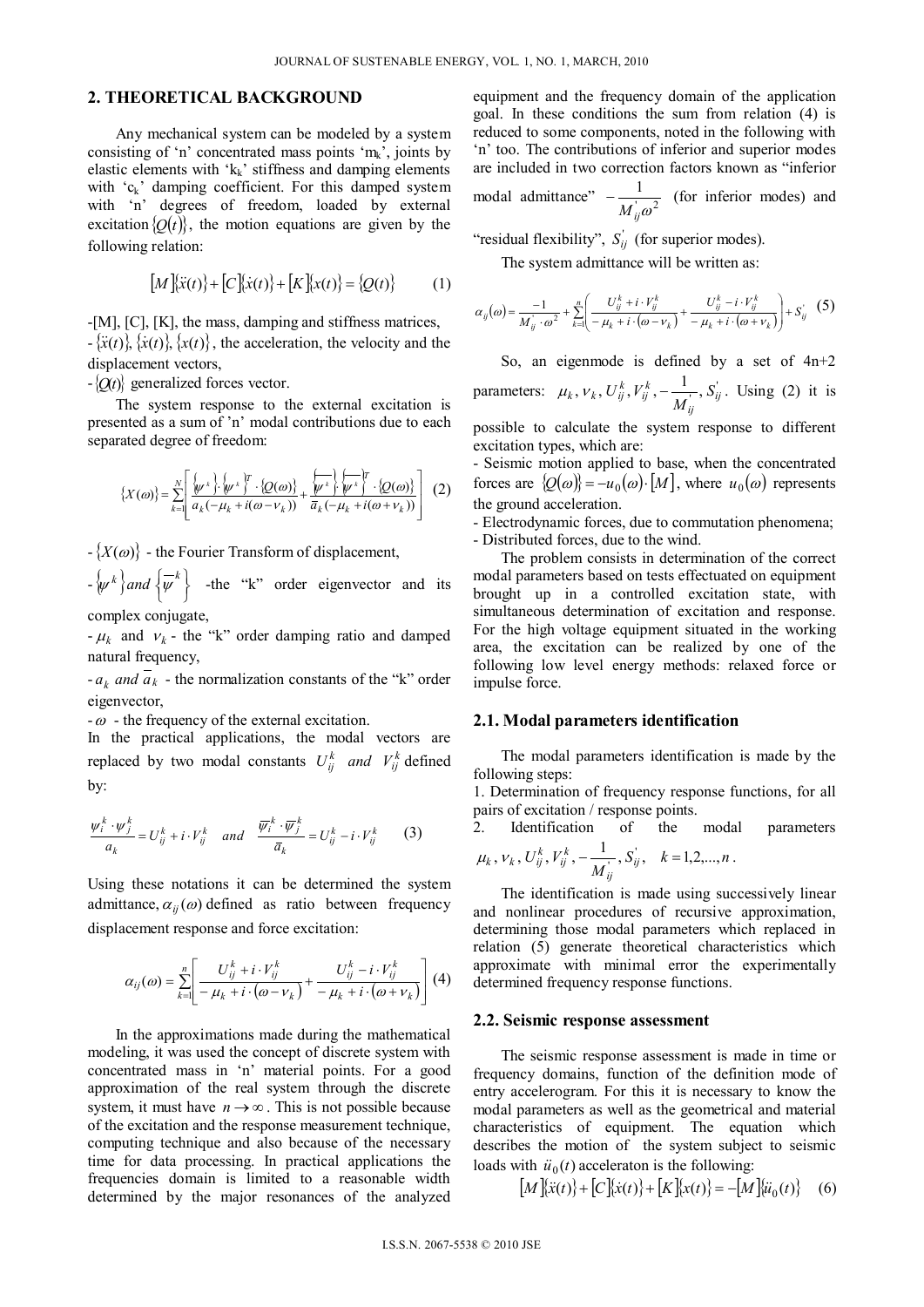Equation [6] is identical to motion equation (1), considering the generalized seismic forces:

$$
\{\mathcal{Q}(t)\} = -[M] \cdot \{\ddot{u}_0(t)\}\tag{7}
$$

The system response to imposed motion applied to base defined by Fourier Transform of acceleration base,  $\ddot{U}_0(\omega)$ , is determined by the equation:

$$
X_i\left(\omega\right)=\sum_{j=1}^{m}\left\{\sum_{k=1}^{n}\left[\frac{U_{ij}^k+iV_{ij}^k}{\left(-\mu_k+i(\omega-v_k)\right)}+\frac{U_{ij}^k-iV_{ij}^k}{\left(-\mu_k+i(\omega+v_k)\right)}\right]\cdot\left(m_j\right)\right\}\cdot \ddot{U}_0(\omega) \tag{8}
$$

So, knowing the modal parameters

$$
\mu_k
$$
,  $v_k$ ,  $U_{ij}^k$ ,  $V_{ij}^k$ ,  $-\frac{1}{M_{ij}^{'}}$ ,  $S_{ij}^{'}$ ,  $k = 1, 2, ..., n$  and mass

distribution of equipment it is possible to determine their response to all known vibratory loads, defined by base acceleration,  $\ddot{U}_0(\omega)$ . The international norms IEC 61166/1993 and IEC TS 61463/2000 recommend using of the seismic Required Response Spectra (RRS) given as nomograms or tabular form of acceleration amplitude related to frequency and damping. There are three types of seismic loads defined, AF2, AF3 and AF5 with "zero period acceleration" of 2 m/s<sup>2</sup>, 3 m/s<sup>2</sup> and 5 m/s<sup>2</sup>. Table 1. presents the Required Response Spectra (RRS) for the three types of seism, AF2, AF3 and AF5. The RRS are defined for the ground mounted equipment.

Considering a linear distribution of accelerations on the equipment structure, by linear interpolation it can be determined the distribution of seismic acceleration or displacement on the equipment structure. Knowing the geometrical and material characteristics of the equipment one can determine the seismic force, the seismic bending moment and the mechanical stress distributions on the equipment surface.

$$
F_j(\omega) = m_j * \ddot{X}_j(\omega) \qquad and \qquad f_j(t) = m_j * \ddot{X}_j(t) \quad (9)
$$

$$
M_j(\omega) = \sum_{k=0}^j F_k(\omega) * l_k \quad \text{and} \quad m_j(t) = \sum_{k=0}^j f_k(t) * l_k \quad (10)
$$
  
= (a)  $M_j(\omega) * Y_{\text{max},j}$   $\dots$   $(a) \quad m_j(t) * Y_{\text{max},j} \quad (11)$ 

$$
\sigma_j(\omega) = \frac{M_j(\omega)^* Y_{\text{max }j}}{I_j} \quad \text{and} \quad \sigma_j(t) = \frac{m_j(t)^* Y_{\text{max }j}}{I_j} \quad (11)
$$

**Table 1. Required Response Spectra (RRS) for ground mounted equipment** 

|              |        |  |                                                  |                              |                          |                                                                         |  | measuring equipment in the same mounting position, one |                                                                                                                          |
|--------------|--------|--|--------------------------------------------------|------------------------------|--------------------------|-------------------------------------------------------------------------|--|--------------------------------------------------------|--------------------------------------------------------------------------------------------------------------------------|
|              |        |  |                                                  |                              |                          |                                                                         |  |                                                        | effectuated a test for modal identification of the circuit                                                               |
| $2\%$<br>ncy |        |  | $5\%$                                            |                              |                          | 10%                                                                     |  |                                                        |                                                                                                                          |
|              |        |  |                                                  |                              |                          |                                                                         |  |                                                        | Areaker Spr <sub>5</sub> the circuit breaker excitation one used a                                                       |
|              |        |  |                                                  |                              |                          |                                                                         |  |                                                        | $\frac{1}{2}$ happing of $\frac{1}{6}$ Kg, having in the front a force transducer                                        |
|              |        |  |                                                  |                              |                          |                                                                         |  |                                                        |                                                                                                                          |
|              |        |  |                                                  |                              |                          |                                                                         |  |                                                        | equipped with a rubber damping device in order to                                                                        |
|              |        |  |                                                  |                              |                          |                                                                         |  |                                                        | increase the period of impact, concentrate the force in the                                                              |
|              |        |  |                                                  |                              |                          |                                                                         |  |                                                        |                                                                                                                          |
|              |        |  |                                                  |                              |                          |                                                                         |  |                                                        | lower <sup>2</sup> requency domain, and to protect the equipment.                                                        |
|              |        |  |                                                  |                              |                          |                                                                         |  |                                                        | The execution was successively applied in points P2P7,                                                                   |
|              |        |  |                                                  |                              |                          |                                                                         |  |                                                        |                                                                                                                          |
|              |        |  |                                                  |                              |                          |                                                                         |  |                                                        | and simultaneously one recorded the impact force and the                                                                 |
|              |        |  |                                                  |                              |                          |                                                                         |  |                                                        | acceleration fresponse in all points P1P7. The direction                                                                 |
|              | Freque |  | $1.7\quad 2.6\quad 4.3$<br>5.6 8.5 14<br>4.5 7.5 | 5,6 8,5 14 3,4<br>3,4<br>2.8 | 1,8<br>5,1<br>5,1<br>4,1 | AF2 AF3 AF5 AF2 AF3 AF5<br>2.9<br>3,4 5,1 8,5 2,2 3,2 5,2<br>8.7<br>8,7 |  |                                                        | Amplitude( $m/s2$ ) / Damping(%)<br>AF2 AF3 AF5<br>$0.8$ 1.4 2.1<br>2.3 4.3<br>2.6 3.8 6.4<br>2,8 4,2 7,3<br>2.6 3.8 6.4 |

#### **3. APPLICATION ON A CIRCUIT BREAKER**

In order to validate the above presented methodology, tests have been effectuated on a circuit breaker type IO 220kV/2500A by both, experimental modal analysis and seismic tests on the seismic platform of SC EUROTEST SA Bucharest.

Comparative to other circuit breakers, the IO 220 kV/2500A have a relatively complex construction consisting of two isolating columns having above one carter and two breaking chamber in V form. The carter is fixed above of the upper isolating column by intermedium of a damping system, which confers a great flexibility to breaking chambers. The spatial model is represented by bar type elements, having the nodes positioned in the joining place of the columns, carter and breaking chambers, and the mass concentrated in the nodes at the end of the elements. This modeling process covers all the necessary for experimental modal analysis, taking into account that the interested frequency domain is the seismic domain of 0.5...35 Hz and that the vulnerable elements are the isolating columns which have the eigenfrequency over this range.

#### **3.1. Vibratory tests on seismic platform**

The tests were effectuated on the seismic platform SC EUROTEST SA Romania. During the tests the circuit breaker was rigid mounted on the platform surface.

The left part of the figure 1 represents the mounting schema, and distribution of the measuring and the excitation points for both seismic test and experimental modal analysis tests.

Taking into account the equipment configuration and its working conditions, the vibratory motion was applied only in horizontal direction, perpendicular on the plane that contains the breaking chambers. One determined the acceleration response in points P1 ... P7, in the same direction with the vibratory motion applied to base.

One effectuated two types of vibratory tests:

-Sine sweep with a constant acceleration of  $0.8 \text{ m/s}^2$  in the frequency domain 1…35 Hz, 1 oct/min.

-Random wave with acceleration level of 0.8  $\text{m/s}^2$  in the same frequency domain.

The figure 2. represents the acceleration response of points P1 … P7 for a complete sweep test.

#### **3.2. Tests for modal identification**

After finishing the vibratory tests, with the platform blockage in the brought down position, using the same measuring equipment in the same mounting position, one effectuated a test for modal identification of the circuit  $b$ **reaker.** For the circuit breaker excitation one used a hammer of 7 Kg, having in the front a force transducer equipped with a rubber damping device in order to increase the period of impact, concentrate the force in the

 $20,0$  5 4,5 7,5 2,8 4,1 7 2,6 3,8 6,4 and simultaneously one recorded the impact force and the 25,0 2 3 5 2 3 5 2 3 5 2 3 5 acceleration response in all points P1…P7. The direction of the excitation force and of the measured response was the same as that of the direct vibratory tests on the platform.

> The figure 2 presents the time characteristics corresponding to excitation in the P3. The lower displays show the instantaneous values of characteristics at the time selected by the two cursors.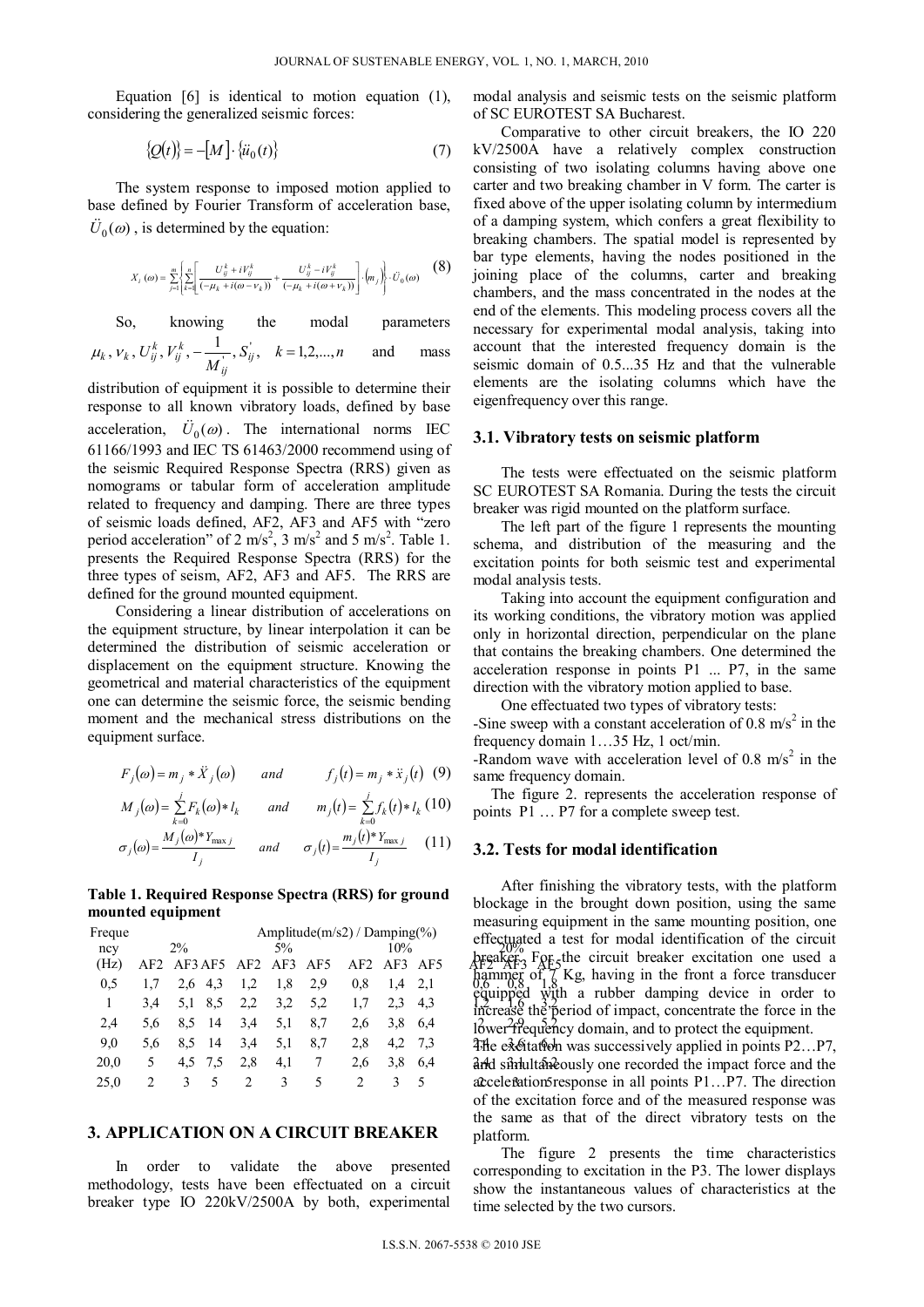The figure 3 shows in the Cartesian (left size) and polar (right size) coordinates the frequency response functions corresponding to excitation in point 3 and measuring in point 7.

## **3.3. Modal parameters identification**

For modal identification one successively selected pairs of excitation / response channels and following the steps of modal identification specified in the paragraph 2.1, finishing with writing of results in the file that contains the modal parameters.

The figure 4 presents, in the final stage of identification, related to the same ordinates, the both real and imaginary parts of theoretical (continuous path) and experimental characteristics (dashed path). There are small deviations between theoretical and experimental characteristics due to equipment complexity and because of the fact that for a given pair of Pct\_Exc.- Pct\_Msr. not all the vibration modes manifest with the same force, so that some modes are difficult to separate. Not all modes were kept for subsequent calculations. The modal parameters are represented in the lower part of figure 4. These parameters are written in the file of the modal parameters.



**Fig. 1. Position of measurement and excitation points for IO 220 kV/2500A circuit breaker***.* 



**Fig. 2. Time acceleration response of IO 220kV/2500A on seismic platform** 



**Fig 3. Frequency Response Functions corresponding to PctExc. 3 / PctMsr.7** 



#### **3.4. Seismic response evaluation**

With the identified modal parameters we can make the evaluation of the response at seismic solicitation, according to norms IEC 61166:1993 and IEC TS 61463:2000.

In the first step one determined the eigenfrequencies and modal shapes of circuit breaker. In the seismic domain the circuit breaker type IO 220kV /2500A has 3 eigenfrequencies at 2.52 Hz, 5.38 Hz and 12.82 Hz. The figure 6 represents the circuit breaker in their eigenmodes, the circuit breaker oscillating in the plane perpendicular On the breaking chamber.



Fage) dof Winchchaeactd cistated one stiending on of mass  $m_j$ , lengths *x x j j elasticity E point R3* polar moment *I<sub>j</sub>* for (isolating columns, charter and breaking chambers) was divided into a specified number of elements  $(11 \text{ in this})$ all elements ,,j". Through linear interpolation one calculated the acceleration distribution on structure. For each division one calculated the distributed response of acceleration, displacement, seismic force  $Fs(N)$ , bending

moment  $M(N \cdot m)$ , and stress  $\sigma \left( \frac{N}{m^2} \right)$ . At the end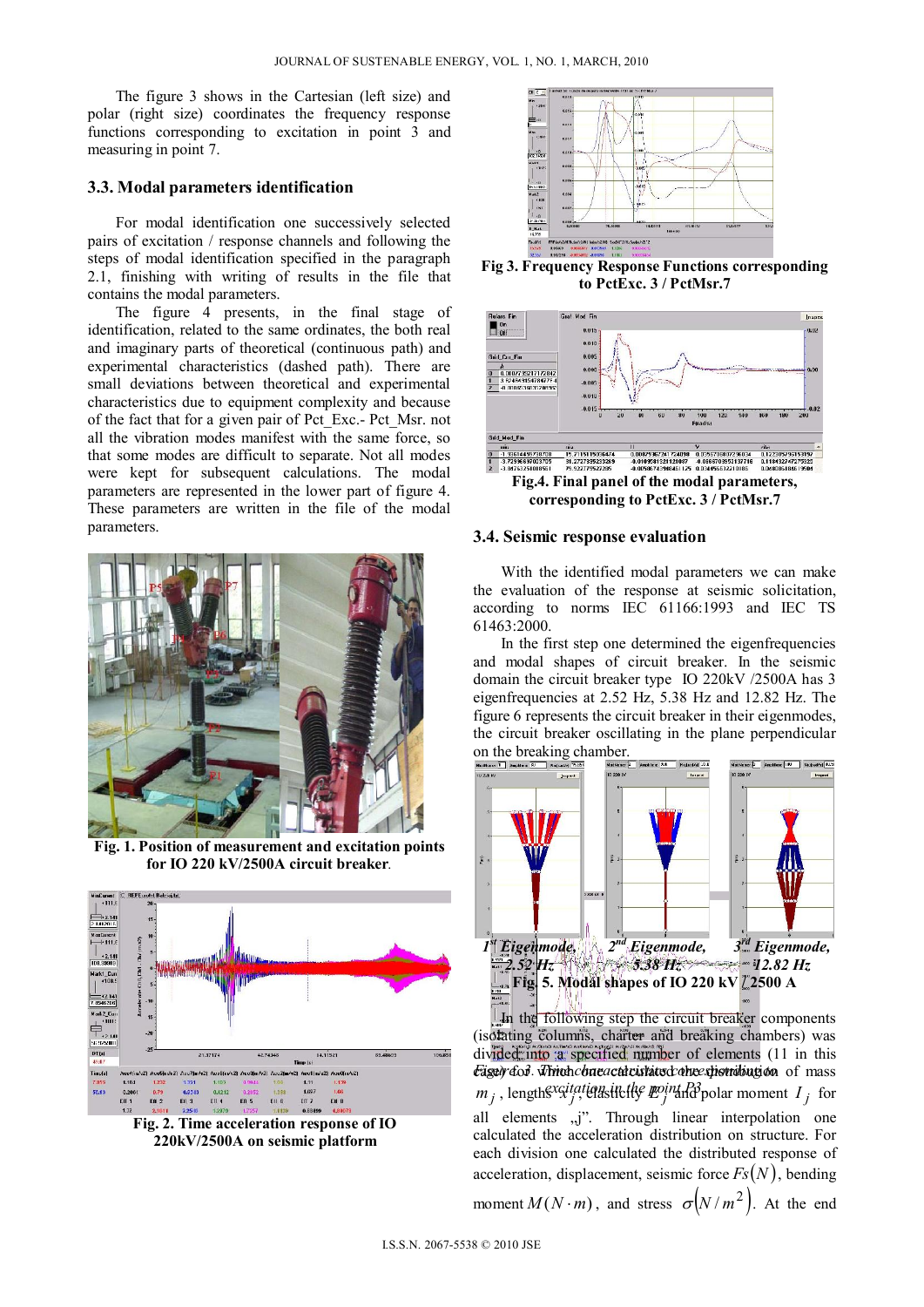one obtained the seismic response concentrated in points P1...P7, or distributed on the structure of each "j" point.

One determined the circuit breaker response to different types of vibratory solicitation like seismic solicitation type AF2 (<5.5 degrees Richter), AF3 (5.5…7 degrees Richter), AF5(> 7 degrees Richter).

The figure 6. represents the circuit breaker acceleration response to a seism type A5.

The maximum stress solicitations were obtained for the bottom isolating column. The figure 7 presents the stresses distributed on the bottom isolating column to the same seism type AF5.



**Fig. 6. Acceleration seismic response of IO 220 kV/2500 A to a seism type AF5** 



**Fig. 7. Stress distribution on bottom isolating column to a seism type AF5**

For assessment of the seismic capability one compared the stress obtained by applying the EMA methodology with the admissible stress specified by the manufacturer for vulnerable elements. In this case the maximum admissible stress for isolating column is  $\sigma \leq$  $6.10^7$  N/m<sup>2</sup>. By comparing with the value of  $5.2e^7$  N/m<sup>2</sup> determined by EMA methodology for the lower part of bottom isolating column it can be considered that the IO 220 kV/2500A circuit breaker stands out to a seism type AF5.

For a complete seismic capability assessment besides the seismic solicitation must be considered the solicitations due to the other functional tasks (internal pressure of SF6, loads due to connecting cables, etc.) and environmental conditions (wind, etc.). These solicitations are arithmetically added with seismic solicitations and resulting solicitation are compared to the admissible stress specified by the manufacturer.

## **3.5. Comparative analysis with tests on seismic platform**

The criteria for comparative analysis between results obtained by the two methods, direct tests on seismic platform and EMA are: eigenfrequencies value and amplitude of FRF at eigenfrequencies. In order to make the comparative analysis the figure 9 presents the two frequency response functions obtained by both methods, EMA methodology in the left side and direct tests in the right side.

The table 2 presents the eigenfrequencies and FRF amplitude for direct tests on platform.

The table 3 presents the eigenfrequencies and FRF amplitude by applying the EMA methods.



**Fig.8. Frequency Response Functions for applying the EMA(left) methods and direct tests(right)** 

Analyzing the data from the tables 2 and 3 one can conclude that:

- Maximum error for eigenfrequencies estimation:  $\pm 10\%$
- Maximum error for seismic response estimation:  $\pm 30\%$

**Table 2. Eigenfrequencies and FRF amplitude for direct tests on seismic platform**

| Pct2     |      | Pct3  |    | Pct4                           |      | Pct5                                        |      | Pct6  |      |          |       |
|----------|------|-------|----|--------------------------------|------|---------------------------------------------|------|-------|------|----------|-------|
| F(rsd/s) | Ampl |       |    | $F(rsd/s)$   Ampl   $F(rsd/s)$ |      | $\Box$ Ampl $F(rsd/s)$ Ampl $F(rsd/s)$ Ampl |      |       |      | F(rsd/s) | Ampl: |
| 15.03    | 1.55 | 15.15 | 23 | 15.26                          | 5.27 | 15.38                                       |      | 15.26 | 5.3  | 15.38    | 9.09  |
|          | 2.35 | 82.84 | 45 | 82.84                          | 1.89 | 82.78                                       | 2.57 | 82.78 | 1.75 |          |       |